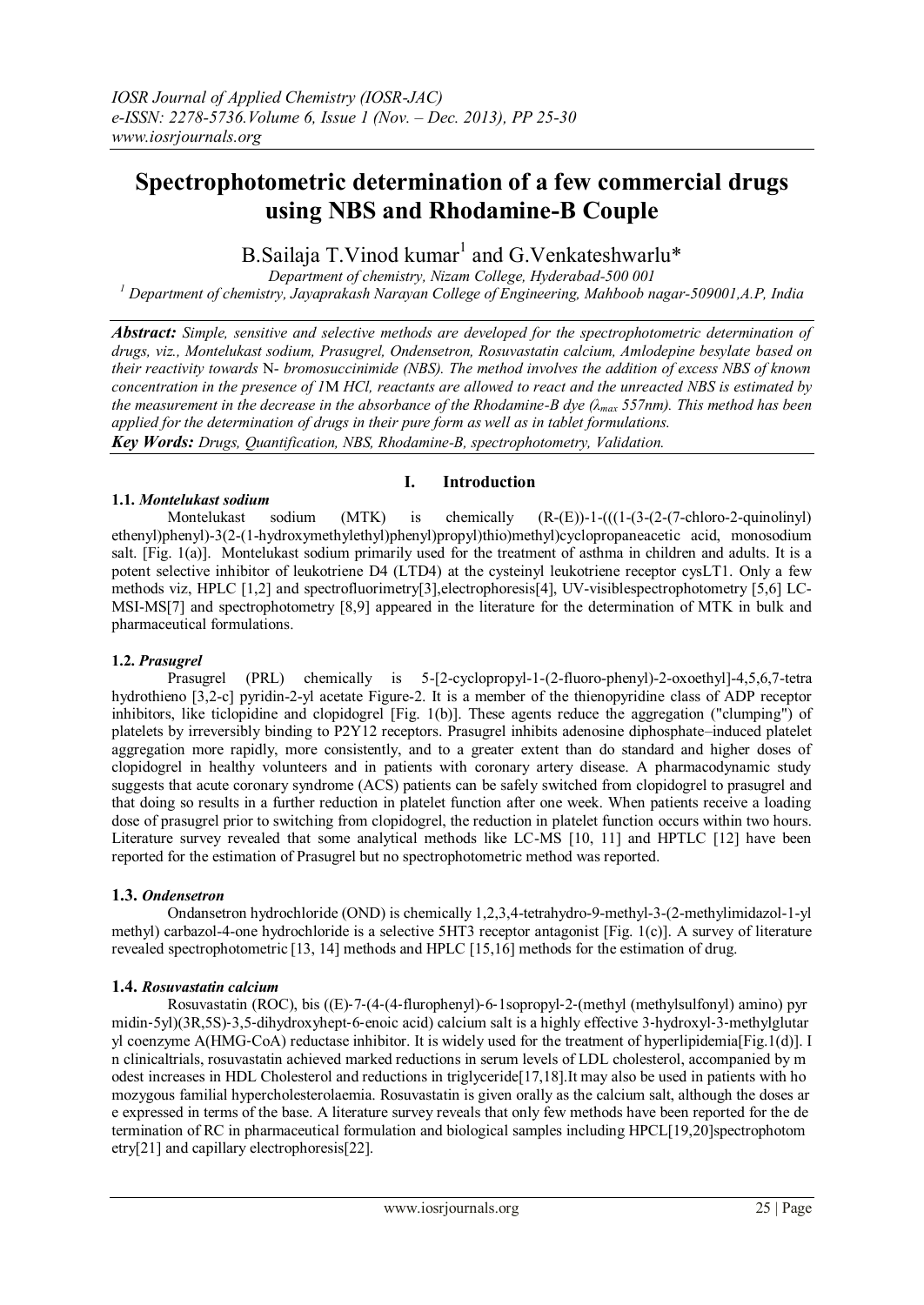# **1.5.** *Amlodipine besylate*

Arnlodipine besylate (ADB) is a calcium channel blocking agent with vasodilators activity similar to that of nifedipine. It is mainly used for its antiarrhythmic, antianginal and antihypertensive activity (Heynen,). It is chemically known as 2-[(2-aminoethoxy)methyl]-4-(2-chloroprienyl)-1,4-dihydro-6-methyl-3,5pyridinedicarboxylicacid,3ethyl,5methylesterbesylate. B.P describes a reversed phase high performance liquid chromatographic (RP-HPLC) [23] method for the determination of ADB in bulk and pharmaceutical formulations[Fig. 1(e)]. The literature survey reveals numbers of methods are reported for the quantitative determination of ADB alone or in combination with other anti hypertensive drugs including spectroscopic and chromatographic methods [24, 25, 26]. Therefore an attempt was made to develop a simple spectrophotometric method for the estimation of above mentioned drugs in pharmaceutical formulations.





Figure-1 (e) Amlodepine besylate

# **II. Experimental**

#### *2.1. Reagents and Standards*

The pharmaceutical grade drugs were supplied by Arabindo pharmaceuticals and Hetero drugs Pvt Ltd Hyderabad. Rhodamine-B, NBS, and HCl were purchased from S.D.Fine chem Pvt. Ltd., Mumbai, India. Whatman filter paper no.42 was used for filtration purpose. All the reagents used were of AR grade and double distilled water was used throughout the investigation. Tablets were purchased from the local market.

#### *2.2. Instrumentation and Optical Characteristics*

All absorbance measurements were recorded on Shimadzu 140 double beam spectrophotometer as well as on Thermo Nicolet 100 & Elico 159 UV- Visible single beam spectrophotometers using matched pair of Quartz cells of 10mm path length. A high precision Analytical balance was used for weighing the reagents.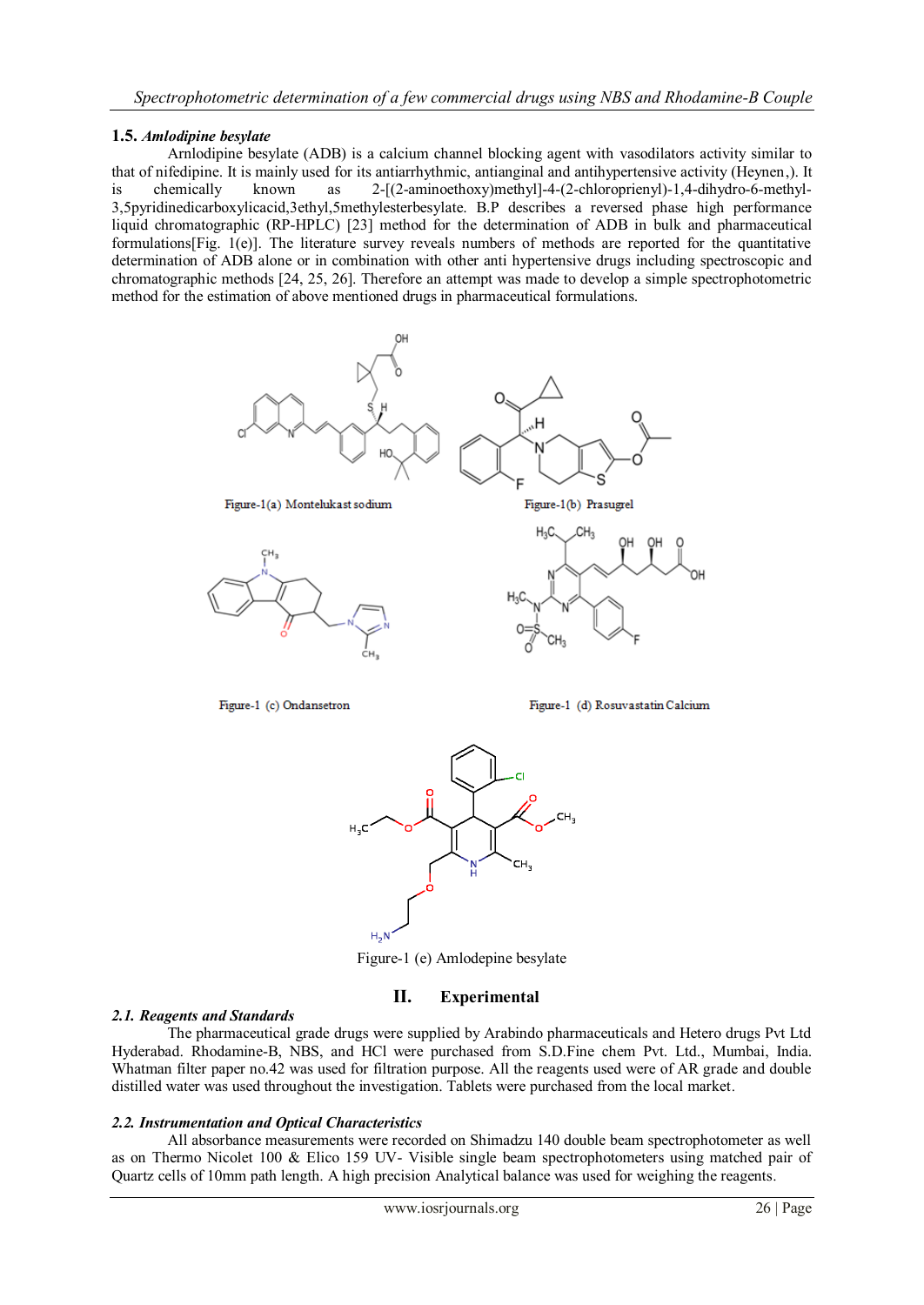# *2.3. Preparation of standard stock solution*

NBS (0.0099M) stock solution was prepared by dissolving 0.1779gm of sample in 100ml standard flask with double distilled water. Rhodamine-B (0.001M) solution was prepared by dissolving 50mg in 100ml standard flask with double distilled water. Stock solutions of both NBS and Rhodamine-B were further diluted to the concentrations of 70  $\mu$ g mL<sup>-1</sup> and 50  $\mu$ g mL<sup>-1</sup> respectively. Standard stock solutions of drugs were prepared by dissolving accurately weighed 40 mg drug to separate 100ml volumetric flasks. The stock solutions of MTK, PRL, OND, ROC and ADB were further diluted with the same solvent to obtain working concentrations. Concentrated HCl was diluted appropriately with double distilled water to get 1M acid solution.

#### *2.4. Assay procedure*

Aliquots of pure drug solution (1 to 7 mL) were transferred into a series of 10 mL calibrated flask. To each flask, 1 mL of 1 m  $L^{-1}$  hydrochloric acid was added, followed by 1 mL of NBS solution (70 µg m $L^{-1}$ ). The contents were mixed and the flasks were set aside for 10 min under occasional shaking. Finally, 1 mL of Rhodamine- B solution (50  $\mu$ g mL<sup>-1</sup>) was added to each flask, diluted to the mark with water and the absorbance of solution was measured at 557 nm against a reagent blank after 10 min. The calibration curve was plotted by taking concentration ( $\mu$ g mL<sup>-1</sup>) of the drugs in X-axis and absorbance in Y-axis.

#### *2.5. Tablet analysis*

Tablets of respective drug (MTK, PRL, OND, ROC, and ADB) were weighed and powdered. The average weight was calculated. The powder equivalent to 10mg were weighed accurately and made solution to 100ml with double distilled water to produce 100 µg mL<sup>-1</sup> of each drug solution. The solutions were sonicated for 15min and filtered through whatmann filter paper No.42. The filtrate was further diluted to get working concentrations and absorbance was measured at 557 nm. The calibration curve was used to calculate the drug from tablets.

# **III. Validation**

Validation is a process of establishing documented evidence, which provides a high degree of assurance that a specific activity will consistently produce a desired result or product meeting its predetermined specifications and quality characteristics. The method was validated for different parameters like Linearity, Accuracy and Precision.

# *3.1. Analytical characteristics*

# *3.1.1. Linearity*

The linearity of an analytical method is its ability to elicit test results that are directly or by a welldefined mathematical transformation proportional to the concentration of analyte in samples within a given range. The range of analytical method can be obtained from the linearity, precision and accuracy data. Results should be expressed in terms of correlation co-efficient.

# *3.1.2. Accuracy (***٪***recovery)*

Accuracy of an analysis is determined by systemic error involved. It is defined as closeness of agreement between the actual (true) value and analytical value and obtained by applying test method for a number of times. Accuracy may often be expressed as <sup>7</sup>Recovery by the assay of added amount of analyte. It is measure of the exactness of the analytical method.

#### *3.1.3. Precision*

The reproducibility of the proposed method was determined by performing tablet assay at different time intervals on same (intra-day precision) and on three different days (inter-day precision). Results of intraday precision are expressed in **٪** RSD (Table-3).

#### *3.2. Results and discussions*

The calibration curves for MTK, PRL, OND, ROC and ADB over a concentration range of 1.2-8.4µg  $mL^{-1}$ , 0.6-4.2µg mL<sup>-1</sup>, 0.4-2.8µg mL<sup>-1</sup>, 0.2-1.4µg mL<sup>-1</sup> and 0.1-0.7µg mL<sup>-1</sup> were plotted and molar absorptivity for drugs were calculated at the wavelength of 557nm. The regression characteristics are reported in Table-1. The result of assay is reported in Table-2. The percent recovery from commercial formulation was shown in table-3. The accuracy of the proposed method was evaluated by percentage recovery studies of the drugs. The %RSD was also less than 2%, for intra-day determinations showing high degree of precision of the proposed method. The results of the method lie within the prescribed limit, showing that method is free from interference from excipients.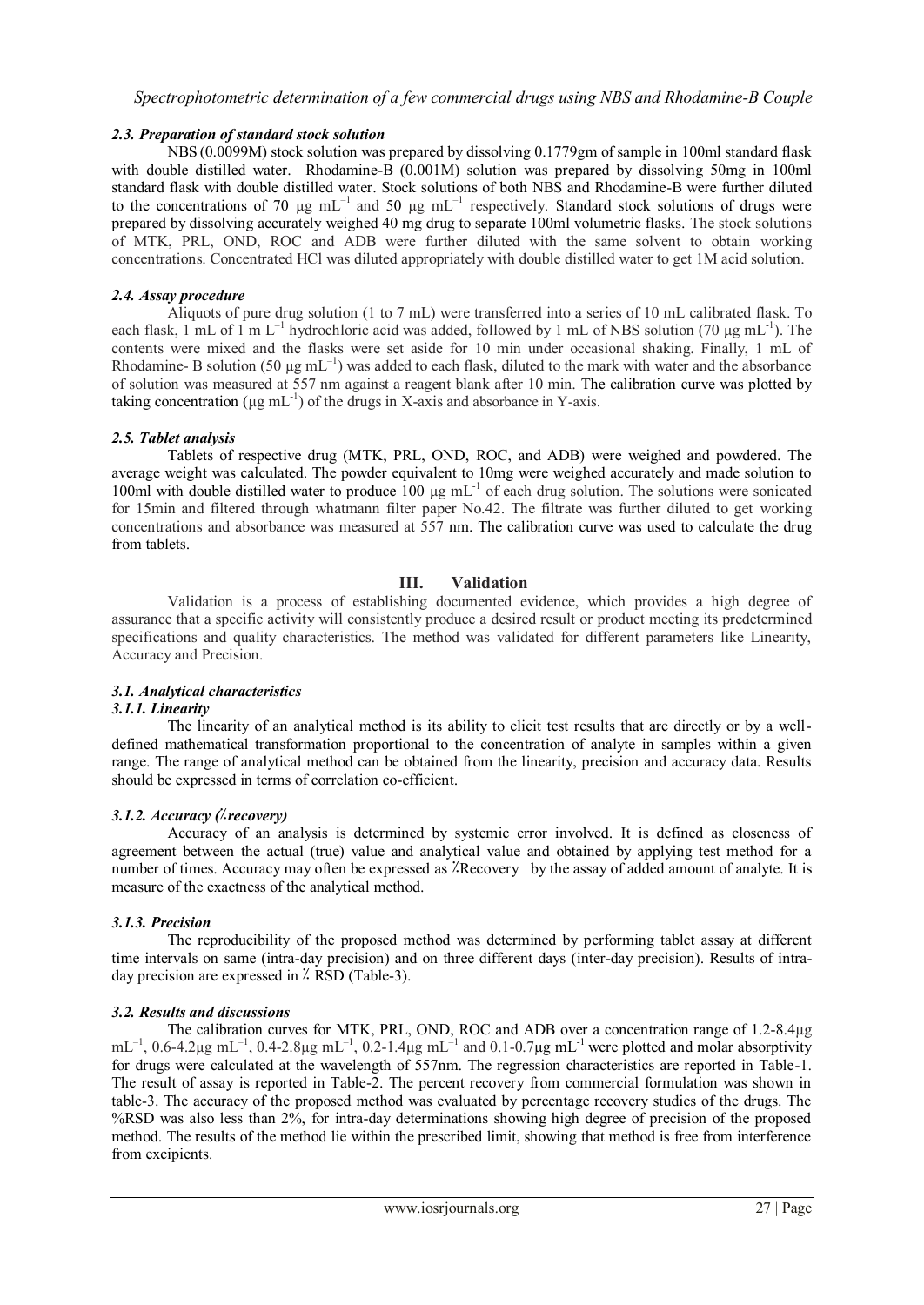# **IV. Conclusion**

The obtained results from the method for the determination of above mentioned drugs indicates that method is novel, simple, accurate and precise. The method is economical compared to other sophisticated analytical instruments. Hence can be used for routine analysis of commercially available formulations. The method is suitable for the determination of these drugs in tablet formulation without interference from commonly used excipients. The solvent used for the method are inexpensive and simple to prepare, and could be used in a quality control laboratory for routine drug analysis.

| Parameter                                                                 | <b>MTK</b>          | PRL                   | <b>OND</b>     | <b>ROC</b>  | <b>ADB</b>     |
|---------------------------------------------------------------------------|---------------------|-----------------------|----------------|-------------|----------------|
| $\lambda$ max (nm)                                                        | 557                 | 557                   | 557            | 557         | 557            |
| Beer's Law Limits<br>$(\mu g \text{ mL}^{-1})$                            | $1.2 - 8.4$         | $0.6 - 4.2$           | $0.4 - 2.8$    | $0.2 - 1.4$ | $0.1 - 0.7$    |
| Molar absorptivity,<br>$(L \text{ mol}^{-1} \text{ cm}^{-1})$             | $0.072 \times 10^6$ | $0.131 \times 10^{6}$ | $0.151x10^{6}$ | 0.052x10'   | $0.068x10^{7}$ |
| Sandell sensitivity*<br>$(\mu$ g cm <sup>-2</sup> )                       | 0.0059              | 0.0072                | 0.0062         | 0.0042      | 0.0069         |
| LOD ( $\mu$ g mL <sup>-1</sup> )                                          | 0.836               | 1.714                 | 1.294          | 0.386       | 0.747          |
| $LOQ$ (µg mL <sup>-1)</sup><br>Regression Equation,<br>$Y^*$ = $a$ + $bX$ | 2.534               | 5.194                 | 3.922          | 1.171       | 2.263          |
| Intercept, $(A)$                                                          | 0.0804              | 0.1631                | 0.0949         | 0.1419      | 0.1487         |
| Slope, $(B)$                                                              | 0.1689              | 0.1386                | 0.1591         | 0.1187      | 0.144          |
| Correlation Coefficient, (R)                                              | 0.9807              | 0.9227                | 0.9852         | 0.9931      | 0.9149         |
| <b>Standard Deviation</b><br>Of Intercept (Sa)                            | 0.0428              | 0.0720                | 0.0624         | 0.0139      | 0.0326         |
| <b>Standard Deviation</b><br>Of Slope (Sb)                                | 0.011               | 0.0106                | 0.0145         | 0.0051      | 0.0073         |

TABLE **1** Analytical and regression parameters of spectrophotometric method

\*Limit of determination as the weight in  $\mu$ g / mL of solution, which corresponds to an absorbance of A = 0.001 measured in a cuvette of cross-sectional area 1 cm<sup>2</sup> and path length of 1 cm.  $Y^{**} = a+bX$ , where Y is the absorbance and x concentration of drugs in µg mL<sup>-1</sup>

|            |                                    |                               |                      |                         | .      |                                        |
|------------|------------------------------------|-------------------------------|----------------------|-------------------------|--------|----------------------------------------|
| Drug       | Taken<br>$(\mu g \text{ mL}^{-1})$ | Found<br>$(\mu g \, mL^{-1})$ | er(%)                | Recovery<br>$(\%)$      | RSD(%) | Proposed<br>Method<br>Mean<br>$\pm$ SD |
| <b>MTK</b> | 2.5<br>3.0<br>3.5                  | 2.48<br>3.01<br>3.52          | 0.8<br>0.33<br>0.57  | 99.2<br>100.3<br>100.5  | 0.680  | 100<br>± 0.680                         |
| PRL        | 1.0<br>3.0<br>4.0                  | 1.0<br>2.98<br>3.98           | 0.00<br>0.66<br>0.5  | 100<br>99.33<br>99.5    | 0.349  | 99.61<br>±0.348                        |
| <b>OND</b> | 2.0<br>4.5<br>7.0                  | 2.03<br>4.47<br>6.92          | 1.5<br>0.66<br>1.14  | 101.5<br>99.33<br>98.85 | 1.412  | 99.89<br>±1.412                        |
| <b>ROC</b> | 3.0<br>3.5<br>5.5                  | 2.99<br>3.54<br>5.42          | 0.33<br>2.00<br>1.45 | 99.66<br>101.1<br>98.54 | 1.286  | 99.76<br>±1.283                        |
| ADB        | 3.5<br>4.0<br>5.0                  | 3.5<br>4.09<br>5.09           | 0.00<br>2.25<br>1.8  | 100<br>102.2<br>101.8   | 1.155  | 101.3<br>±1.171                        |

TABLE 2 Determination of accuracy and precision of the methods on pure drug samples

#### **Table-3 Results of assay of tablets by proposed method and statistical evaluation**

| Tablets         | Taken                     | Found                | er     | Recovery | <b>RSD</b>    | Reference  | Proposed    | Student's | F-test  |
|-----------------|---------------------------|----------------------|--------|----------|---------------|------------|-------------|-----------|---------|
|                 | $(\mu g \text{ mL}^{-1})$ | $(\mu g \, mL^{-1})$ | $(\%)$ | $(\%)$   | $\frac{6}{2}$ | method     | method      | t-test    |         |
|                 |                           |                      |        |          |               | Mean       | mean        |           |         |
|                 |                           |                      |        |          |               | $\pm$ SD   | $\pm$ SD    |           |         |
| <b>MTK</b>      | 2.5                       | 2.52                 | 0.8    | 99.2     |               |            |             | 0.1296    | 1.202   |
| (L-             | 3.0                       | 3.06                 | 2.0    | 102      | 1.743         | 4.98       | 100         | (0.906)   | (5.28)  |
| <b>MONTUS</b> ) | 3.5                       | 3.46                 | 1.14   | 98.8     |               | $\pm 0.62$ | $\pm 0.680$ |           |         |
| PRL             | 1.0                       | 1.0                  | 0.00   | 100      |               |            |             |           |         |
| (PRASITA)       | 3.0                       | 2.95                 | 1.66   | 98.33    | 1.140         | 100.04     | 99.61       | 0.743     | 2.68    |
|                 | 4.0                       | 4.02                 | 0.5    | 100.5    |               | $\pm 0.69$ | ±1.13       | (1.476)   | (4.107) |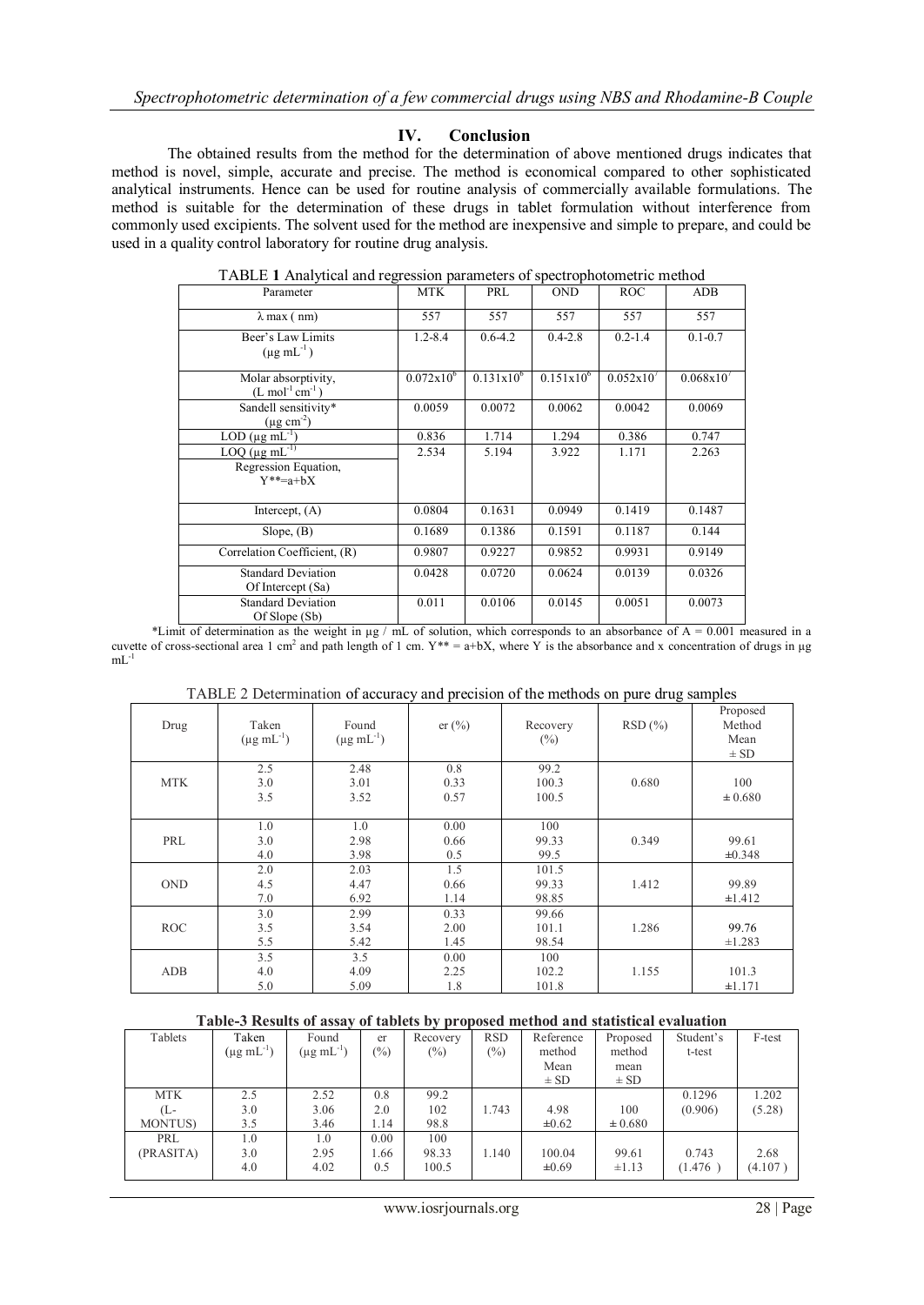*Spectrophotometric determination of a few commercial drugs using NBS and Rhodamine-B Couple*

| <b>OND</b><br>(ONDEM)  | 2.0<br>4.5<br>7.0 | 2.01<br>4.46<br>6.94 | 0.88<br>0.85         | 100.5<br>99.11<br>99.14 | 0.796 | 100.18<br>±0.671     | 99.58<br>$\pm 0.79$ | 0.434<br>(1.943) | 1.386<br>(3.05) |
|------------------------|-------------------|----------------------|----------------------|-------------------------|-------|----------------------|---------------------|------------------|-----------------|
| ROC<br>(ROSUVAS)       | 3.0<br>3.5<br>5.5 | 3.01<br>3.44<br>5.45 | 0.33<br>1.71<br>0.90 | 100.3<br>98.28<br>99.09 | 1.024 | 99.75<br>±1.057      | 99.22<br>$\pm 1.01$ | 1.112<br>(2.353) | 1.095<br>(3.28) |
| <b>ADB</b><br>(STAMLO) | 3.5<br>4.0<br>4.5 | 3.52<br>4.02<br>4.5  | 0.57<br>0.5<br>0.00  | 100.5<br>100.5<br>100   | 0.287 | 100.04<br>$\pm 0.43$ | 100.3<br>$\pm 0.28$ | 0.359<br>(0.978) | 2.358<br>(5.39) |



Figure-6 Calibration curves of drugs MTK, PRL, OND, ROC and ADB

#### **References**

- [1] Smita patil\*, Y.V. Pore, B.S. Kuchekar, Aruna Mane And V.G. Khire; *Indian journal of pharmaceutical sciences(ijps);volume 71*;issue 1; 58-61, 2009.
- [2] Ochiai, H (H); Uchiyama, N (N); Takano, T (T); Hara, K (K); Kamei, T (T); *J Chromatogr B Biomed Sci Appl,* published in NETHERLANDS. (Language: eng), -; vol 713 (issue 2): pp 409-14, Aug1998
- [3] I. Alsarra, N. Y. Khalil, M. Sultan, R. Al-Ashban, F. Belal*; Pharmazie 60:* 823-826, *issue 11(2005).*
- [4] Shakalisava Y, Regan F; J Sep Sci.; 31(6-7):1137-43 Apr 2008.
- [5] Varun Pawar, Lalitha N, Puranik SB, Sanjay Pai P.N,Rao G.K; *KONGPOSH publications*; October2008
- [6] M.SaeedArayne, Najma Sultana and Fida Hussain; *Journal of Analytical Chemistry; Issue*:; Pages 690-695; *Volume 64*, Number 7 / July, 2009.
- [7] Yao Huang, Li Ding, Yuan-Yuan Liu, He-Ying Liu, Ai-Dong Wen, Lin Yang; *Journal of Chinese Pharmaceutical Sciences, 18 (3*): 261-266.
- [8] J.V.Shanmukh Kumar, D.Ramachandran, V.S.Settaluri, C.Shechinah Felice, *Rasayan Journal of Chemistry, Vol.3,* No.1, 166-171, 2010
- [9] J.V. Shanmukha Kumar, D. Ramachandran, K. Sushma and S. Vijay, *Oriental journal of chemistry, Volume No. 026 Issue No.: 01*, 2010.
- [10] Tian E R, Ruterbories K J; Verburg E M; Weerakkody G J, Kurihara F N, *American Society for Pharmacology and Experimental Therapeutics*. 2007; 35(6):917-921.
- [11] Farid N A, McIntosh M, Garofolo F, Wong E, Shwajch A, Kennedy M, Young M, Sarkar P, Kawabata K, Takahashi M, Pang H; Rapid Communications in Mass Spectrometry. 2007; 21(2):169-179.
- [12] Borole T C, Mehendre R, Damle M C, Bothara K G; Development and validation of stability indicating HPTLC method for determination of Prasugrel. *J Chem Pharm Res*. 2010; 2(4):907-913] .
- [13] PatraS, ChoudhuryAA, KarRBB.Spectrophotometric method for ondansetron hydrochloride. *Indian JPharmSci*2007;69(6): 840-41.
- [14] RazaA, IjazAS, Atta-ur-Rehman, Rasheed.Spectrophotometric determination of ondansetron hydrochloride in pharmaceutical bulk and dosage forms.*J Chin ChemSoc*2007; 54:223-27.
- [15] VarvaraA, Crina-Maria Monciu, Corina aramă, PopescuC.Ion-pair reversed-phase high performance liquid chromatography of ondansetron hydrochloride using sodium heptanesulphonate as a counterion.*Farmacia*.2009; 57(4):442-51.
- [16] Lin Ye and StewartJT.HPLC Determination of an Ondansetron and Diphenhydramine Mixture in 0.9% Sodium Chloride Injection.*J Liq Chrom Relat Tech*1996; 19(5): 711-18.
- [17] Sweet man S.C. (Ed.), Martindale The Complete Drug Reference, 34th ed.,*Pharmaceutical Press*, London, UK 2005: p.1249.
- [18] Bergman E., Forsell P, Tevell A, Persson EM., Hedeland M, Bondesson U, et al Biliary secretion of rosuvastatin and bile acids in humans during the absorption phase.Eur *J. Pharm Sci* 2006; 29:205-214.
- [19] Mehta TN, Patel AK, Kulkarni GM, Subbaiah G. Determination of rosuvastatin in the presence of its degradation products by a stability-indicating LC method J. AOAC Int. 2005; 88(4):1142-47.
- [20] Fabrio P. G.; Pedro L. G.; Anil K. S. Development and validation of stability Indicating HPLC methods for quantitative determination of pravastatin, fluvastatin, atrovastatin, and rosuvastatin in pharmaceuticals. Anal. Lett. 2009; 42(12):1784-1804.